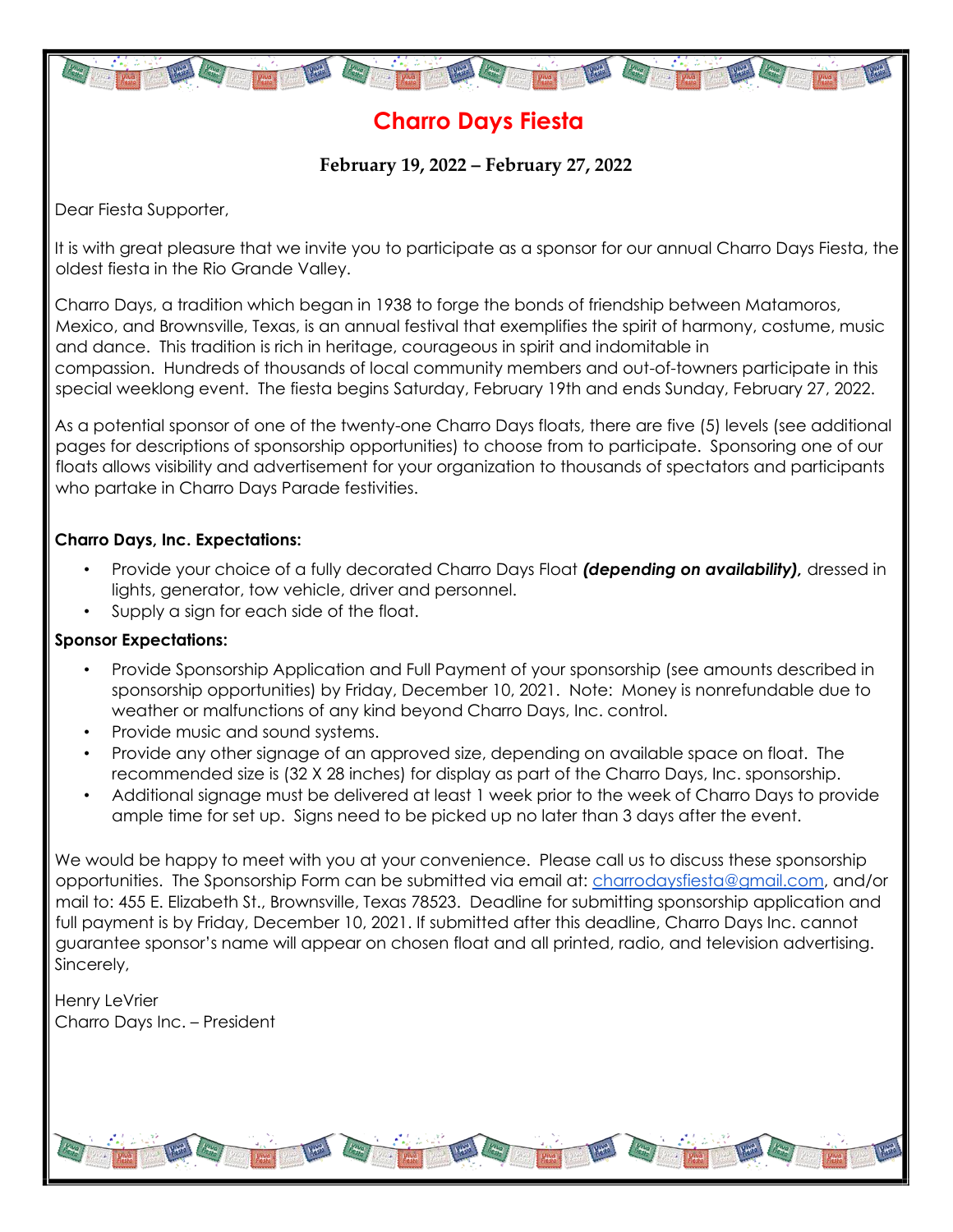| <b>Charro Days Fiesta</b><br><b>Sponsorship Opportunities</b><br>February 19, 2020 – February 27, 2022<br>$1174$<br>455 E. Elizabeth St. * Brownsville, Texas 78520<br>(956) 542-4245 ↔ Fax: (956) 542-6771                                                                                                                                                                                                                                |  |
|--------------------------------------------------------------------------------------------------------------------------------------------------------------------------------------------------------------------------------------------------------------------------------------------------------------------------------------------------------------------------------------------------------------------------------------------|--|
| <b>Charro Days Inc. Sponsorship Agreement</b>                                                                                                                                                                                                                                                                                                                                                                                              |  |
| Business Name (Company name that will be listed on printed materials)                                                                                                                                                                                                                                                                                                                                                                      |  |
| <b>Contact Person</b>                                                                                                                                                                                                                                                                                                                                                                                                                      |  |
| <b>Address</b>                                                                                                                                                                                                                                                                                                                                                                                                                             |  |
| Phone                                                                                                                                                                                                                                                                                                                                                                                                                                      |  |
| Email                                                                                                                                                                                                                                                                                                                                                                                                                                      |  |
| I/We would proudly like to participate as a sponsor for Charro Days Fiesta 2022 at the following<br>level:<br>Level 2 - \$15,000 - Level 2, China Poblana<br><b>Level 1 - \$25,000 - Level 1, Charro</b><br>Level 4 - \$5,000 - Level 4, Zarape<br>Level 3 - \$6,000 - Level 3, Mariachi<br>[Level 5 - \$3,000 - Level 5, Rebozo]<br>I/We will sponsor but will not be able to attend the event. Please keep the tickets for the dance(s). |  |
| <b>Deadline:</b> December 10, 2021 (to guarantee sponsor's name appearing on chosen float, printed,                                                                                                                                                                                                                                                                                                                                        |  |
| radio and television advertising).<br>Please return Sponsorship Agreement, sponsorship amount and logo (via email)                                                                                                                                                                                                                                                                                                                         |  |
| to: Charro Days Headquarters, 455 E. Elizabeth Street, Brownsville, Texas<br>78520, or email: charrodaysfiesta@gmail.com<br>Sponsorship Authorized by:                                                                                                                                                                                                                                                                                     |  |
| Signature of Company Contact Person or Individual                                                                                                                                                                                                                                                                                                                                                                                          |  |
| Check #_____________ Make Checks Payable to: Charro Days Inc.<br>Method of Payment: Cash:<br>Mail to 455 E Elizabeth St. Brownsville, TX 78520                                                                                                                                                                                                                                                                                             |  |
| Any questions, please contact our office at 956-542-4245 or email at charrodaysfiest@gmail.com.                                                                                                                                                                                                                                                                                                                                            |  |
| Charro Days Inc. is a 501c (3) non-profit organization.                                                                                                                                                                                                                                                                                                                                                                                    |  |
| For Office Use Only:                                                                                                                                                                                                                                                                                                                                                                                                                       |  |
| Sponsor Package Level: ________, Date Received: _________ Date Approved: _______________ Date of Payment: _<br>Initials:                                                                                                                                                                                                                                                                                                                   |  |